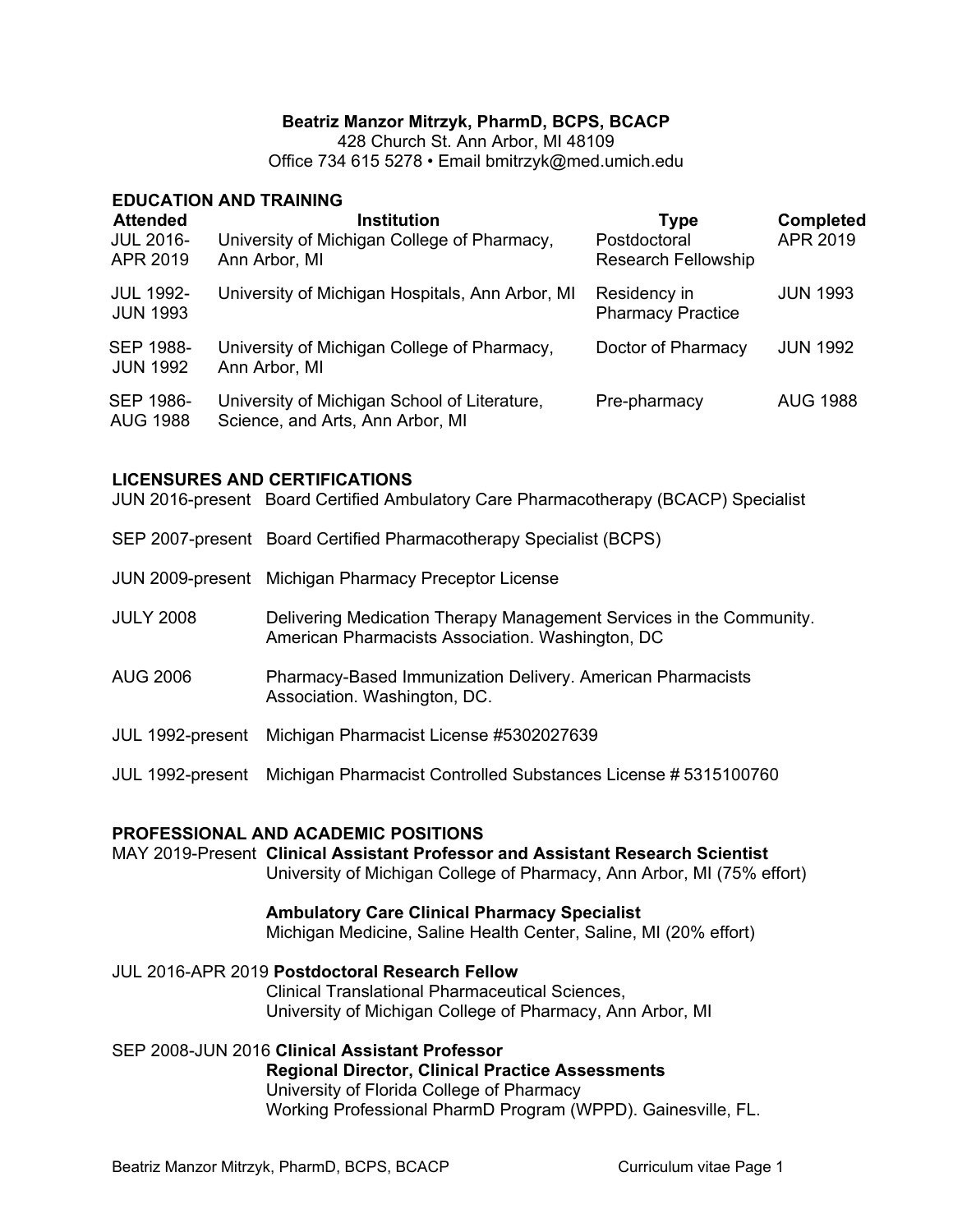## SEP 2001-AUG 2008 **Adjunct Clinical Assistant Professor**

**Facilitator** 

University of Florida College of Pharmacy Working Professional PharmD Program (WPPD). Gainesville, FL.

## FEB 2000-OCT 2001 **Assistant Coordinator, Experiential Education**

University of Michigan College of Pharmacy, Ann Arbor, MI

## AUG 1996-APR 1999 **Clinical Specialist Infectious Diseases**

Sinai Hospital, Detroit Medical Center. Detroit, MI

#### JAN 1994-APR 1999 **Adjunct Clinical Assistant Professor**

Wayne State University College of Pharmacy and Allied Health Professions, Detroit, MI

## JUL1993-APR 2019 **Adjunct Clinical Instructor**

University of Michigan College of Pharmacy, Ann Arbor, MI. Preceptor for rotations in: Drug Information (2007-2016); Advanced Community Practice (2001-2003); Infectious Disease (1996-1999); Internal Medicine (1993-1996)

## JUL 1993-JUL 1996 **Clinical Specialist Internal Medicine**

#### **Coordinator Pharmacokinetic Consultation Service** Detroit Receiving Hospital and University Health Center, Detroit Medical Center. Detroit, MI

## **RESEARCH EXPERIENCE**

## **Active Research**

## **MICHR KL2 Award** (PI: Ellingrod, V)

*Develop and Evaluate AMILDA: An Intervention to Improve Medication Adherence Among Latinx Adults with Depression and Anxiety*

Sponsor: Michigan Institute for Clinical and Health Research (MICHR) KL2 Mentored Clinical Scientist Career Development Award (J converted to KL2). Amount funded: \$449,312 / 2 years Objectives: Develop and evaluate the Adherence to Medications In Latinx with Depression and Anxiety (AMILDA) intervention using a community engaged research approach integrating culturally tailored messages to improve antidepressant use among Latinx adults with depression and anxiety in 2 primary care clinics.

#### Role: Mentored PI

Period: AUG 2019-FEB 2022

## **Completed Research**

**MICHR Pre-K (J) Award** (PI: Ellingrod, V)

*Laying the Foundation for MICCH: An Intervention to Improve Medication Adherence in Hispanics with Depression*

Sponsor: Michigan Institute for Clinical and Health Research (MICHR) Pre-K (J) Award (4 months of 2 years). Amount funded: \$84,000 / 2 years

Objectives: 1. Establish and facilitate a steering committee for conducting community engaged research with Latinx adults receiving care at the Ypsilanti Health Center and Community Health and Social Services (CHASS) center of Detroit. 2. Explain the role of culture in medication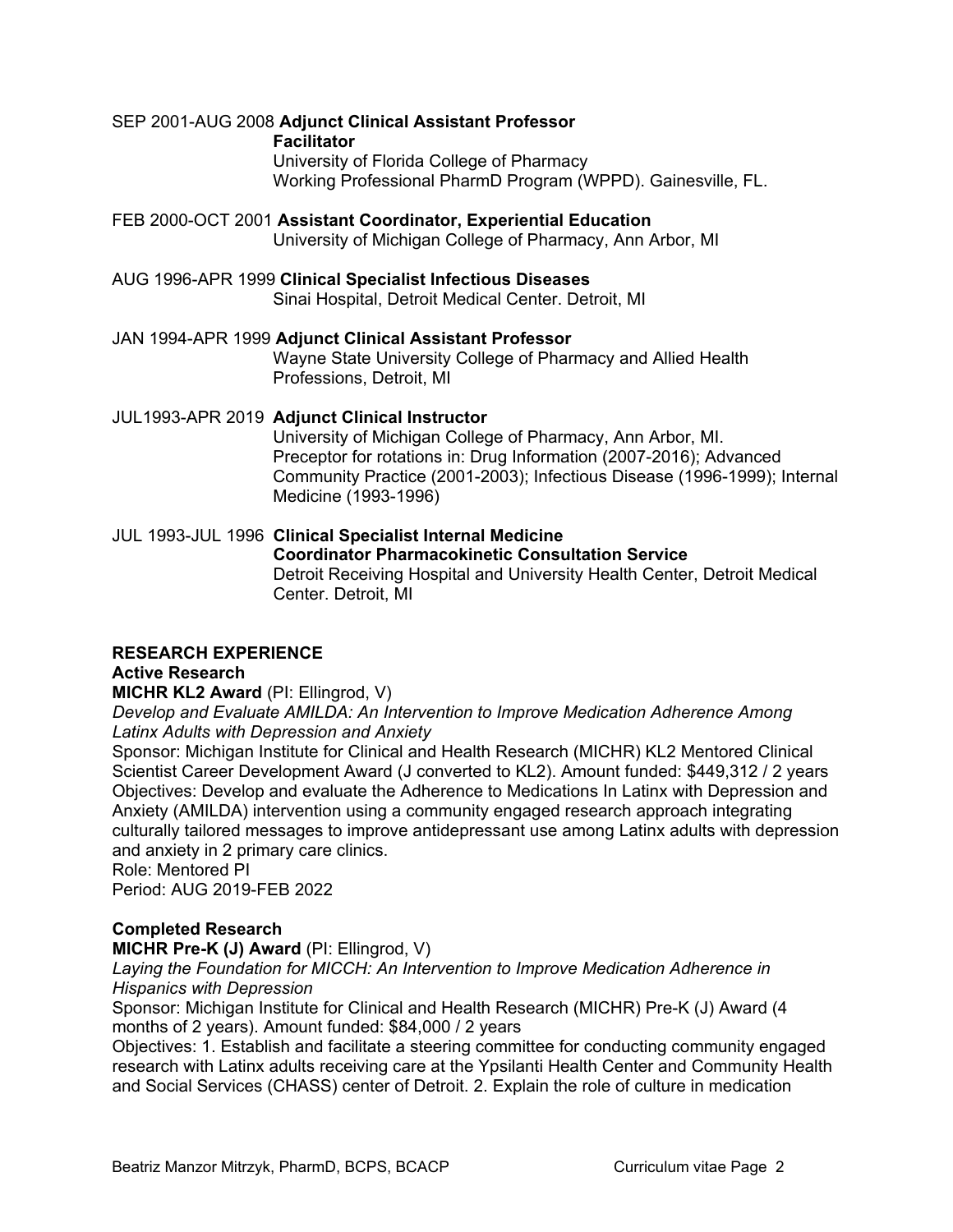adherence of depression treatment among Latinx adults 3. Describe the medication and health education needs of Latinx persons from the perspective of pharmacists. Role: Mentored PI Period: MAY 2019-AUG 2019

## **Collaborative Innovations Award** (PI: Manzor Mitrzyk B)

*Mixed Methods Evaluation of Treatment Seeking Behaviors, Cultural Tailoring, and Spanish-Language Educational Materials for Hispanics with Depression.*

Sponsor: University of Michigan Depression Center Frances and Kenneth Eisenberg Objectives: 1. Characterize US Hispanic subpopulations' care seeking, treatment avoidance, and medication use behaviors using the 2015 NSDUH. 2. Develop culturally-tailored messaging using the Beliefs About Medicines Questionnaire (BMQ), an expanded Necessity-Concerns Framework (NCF),14 and focus group feedback. 3. Assess understanding, use, and perceptions of Spanish-language educational materials including medication information; and use cultural adaptation techniques to improve the effectiveness of available educational materials. Amount funded: \$30,000/2 years Period: FEB 2018-DEC 2020

#### **M-Cubed Program** (PI: Buis L, Ellingrod V, Farris K)

*Determining the Preliminary Feasibility, Acceptability, and Effectiveness of Pharmacogenomic (PGx) Testing in Primary Care.*

Sponsor: University of Michigan Office of Research

Objectives: 1. To determine the effect of PGx testing on the primary outcome of physician depression treatment decisions compared to the proportion at six-month follow-up; 2. To determine the effect of PGx testing on change in depression severity, depression symptoms, and medication adherence from baseline to six-month follow-up; (3) determine the acceptability of PGx testing for the treatment of depression.

Role: Research assistant responsible for subject recruitment, data collection, data analysis, and report writing.

Period: JUL 2016-DEC 2018

#### **H133E13—14** (PI: Meade M)

*Medication Management among Individuals with Neurodevelopment Disabilities (M-MIND)* Sponsor: National Institutes of Disability and Rehabilitation Research (NIDRR), Department of Education. Rehabilitation Engineering Research Center (RERC) Technology Increasing Knowledge: Technology Optimizing Choice (TIKTOC). Development Project 4 (D4). Objectives: To develop a reinforcement learning (RL)-adaptive visual and interactive application (hereafter RL-adaptive support) to support medication management among young adults with disabilities, specifically spina bifida and cerebral palsy.

Role: Research assistant responsible for subject recruitment, data collection, data analysis, and report writing.

Period: OCT 2013-DEC 2018

#### **Industry supported research** (PI: Buis L)

## *Understanding Provider Perspectives Regarding the Use of Pharmacogenomics Testing for Treatment of Mental Health Issues among Early Adopters*

Sponsor: Progenity, Inc.

Objectives: To learn more about providers' knowledge and perceptions of PGx testing will reveal gaps in knowledge, and inform future interventions in order to increase the use of PGx testing. Role: Research assistant responsible for subject recruitment, data collection, data analysis, and report writing.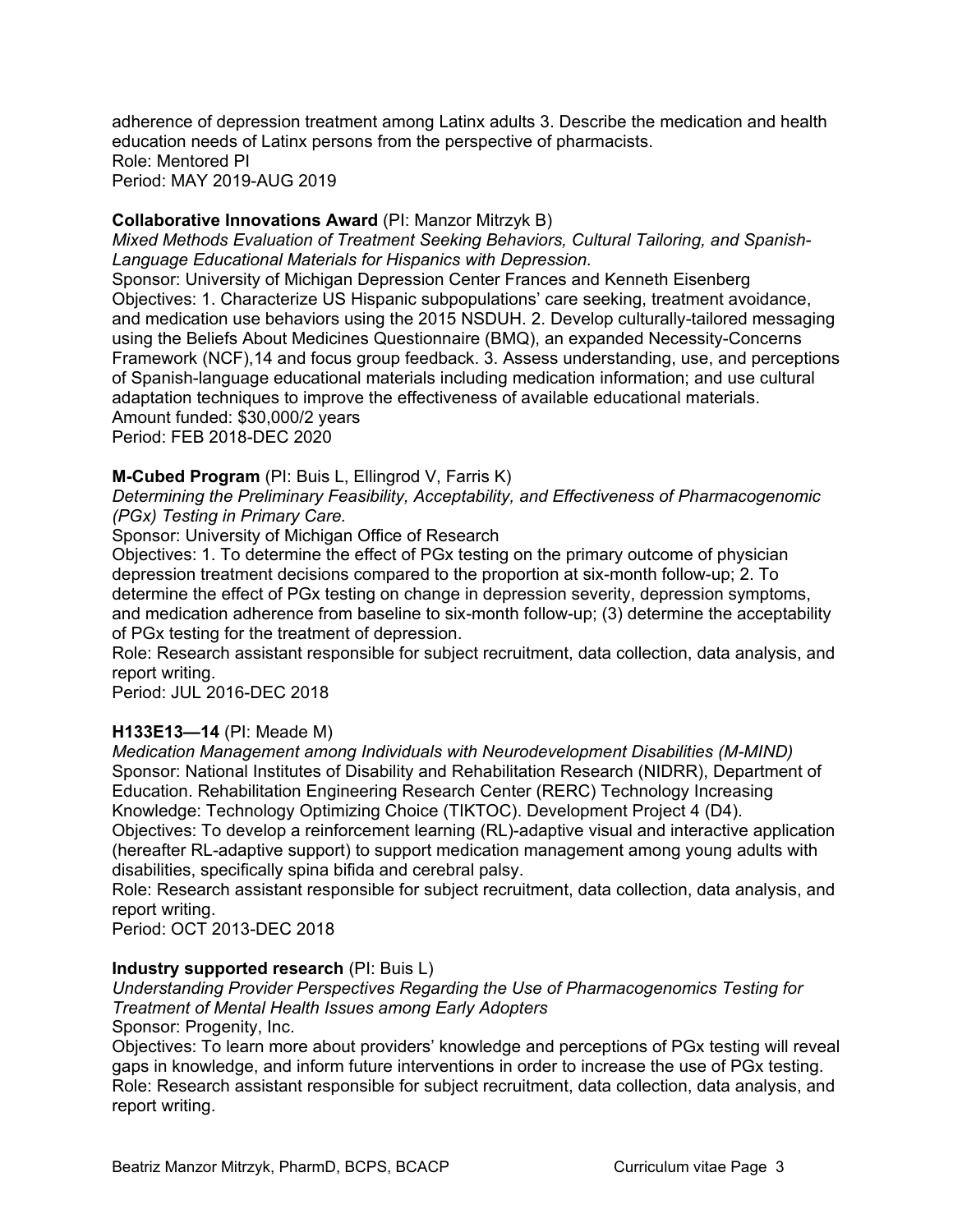Period: JUL 2016-DEC 2017

## **Pending Research Applications**

**Anti-Racism Grant** (PI: Manzor Mitrzyk, B) *Mapping the Paths to Anti-Racism: Using Mixed Methods to Evaluate Diversity, Equity, and Inclusion Policies and Practices at US Schools of Pharmacy*.

Sponsor: University of Michigan Anti-Racism Grant. Level 1.

Objectives: 1. Evaluate current DEI efforts at US schools of pharmacy. 2. Evaluate pharmacy student perceptions of anti-racism and DEI efforts at their school of pharmacy. Amount proposed: \$50,000/1 year Submitted: June 1, 2021

## **In Progress Research Applications**

**Eisenberg Scholar** (PI: Manzor Mitrzyk, B) *Behavioral and Physiological Research Domain Criteria (RDoC) as Mechanisms of Early Discontinuation of Antidepressants Among Latinx Adults with Depression and Anxiety.*  Anticipated Sponsor: University of Michigan Comprehensive Depression Center. Frances & Kenneth Eisenberg Amount proposed: \$100,000/2 years Anticipated submission: June 16, 2021

## **R34 RFA-MH-18-706** (PI: Manzor Mitrzyk, B)

*Randomized, Controlled Trial of AMILDA: A Culturally Tailored Collaborative Drug Therapy Management Intervention for Early Discontinuation of Antidepressants among Latinx Adults with Depression and Anxiety.* Anticipated Sponsor: National Institute of Mental Health (NIMH) Amount proposed: \$450,000/3 years Anticipated submission: October 15, 2021

## **Propelling Original Data Science (PODS)** (PI: Manzor Mitrzyk, B)

*National-COVID-Cohort-Collaborative (N3C) Data Enclave Analysis of Latinx Adults with History of COVID-19 Infection and Subsequent COVID-19 Vaccination.*  Anticipated Sponsor: Michigan Institute for Data Science (MIDAS) Amount proposed: \$100,000/2 years Anticipated submission: April 2022

## **Grants Submitted, not Accepted**

**Merck Investigator Studies Program** (PI: Manzor Mitrzyk, B) *Engineering a Culturally Tailored Intervention to Increase COVID-19 Vaccine Confidence and Access Among Latinx Adults in Michigan*. Sponsor: Merck Objectives: To develop and assess a test messaging-based tool to assess vaccine confidence, educate about the COVID-19 vaccine, and promote scheduling of vaccination appointments. Submitted: March 29, 2021.

## **BD Helping Build Healthy Communities** (PI: Manzor Mitrzyk, B)

*Implementation of a Telehealth Diabetes, Hypertension, and Dyslipidemia Collaborative Practice Model at a Primarily Latinx Community Health Center in Detroit* Sponsors: Becton, Dickinson and Company; Direct Relief; National Association of Community Health Centers (NACHC)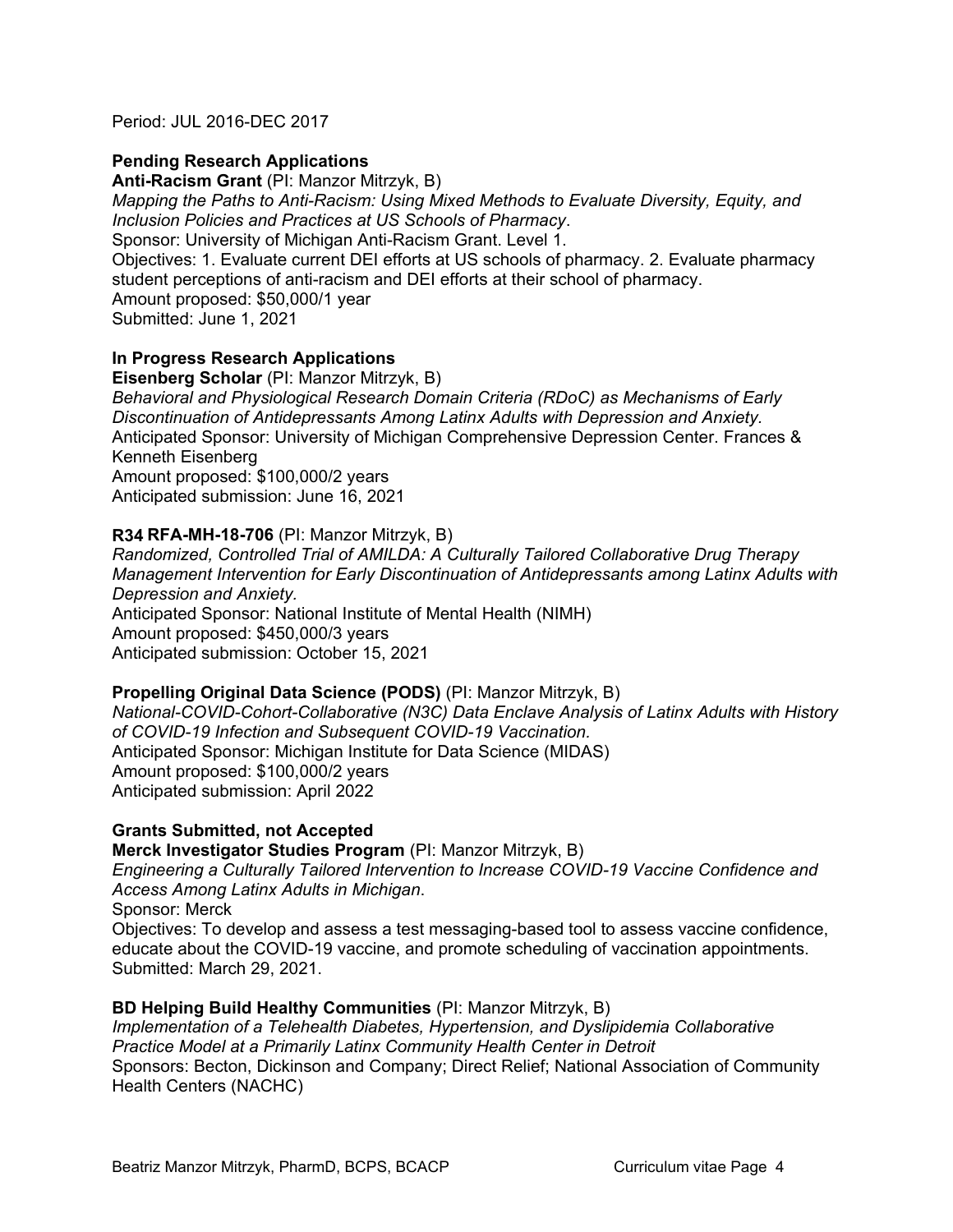Objectives: To expand access and improve care for underserved and vulnerable Latinx adults in Detroit, we will develop and evaluate a bilingual collaborative drug therapy management intervention for persons with hypertension not meeting national guidelines blood pressure goal of < 140/90 mmHg.

Submitted: September 22, 2020

#### **ORIGINAL RESEARCH PUBLICATIONS**

2021 **Manzor Mitrzyk B**, Plegue MA, Kadri R, Guetterman T, Farris KB, Ellingrod VL, Ruffin MT, Klinkman MS, Buis LR. Pharmacogenomic testing for mental health (Part I): documenting early adopter perceptions of use for eight scenarios. Precision Medicine. 2021. Ahead of print. https://www.futuremedicine.com/doi/10.2217/pme-2020-0083

**Manzor Mitrzyk B**, Plegue MA, Kadri R, Guetterman T, Farris KB, Ellingrod VL, Ruffin MT, Klinkman MS, Buis LR. Pharmacogenomic testing for mental health (Part II): qualitative analysis of early adopter prescriber perceptions. Precision Medicine. 2021. Ahead of print. https://www.futuremedicine.com/doi/10.2217/pme-2020-0084

- 2019 **Manzor Mitrzyk B**, Kadri R, Farris KB, Ellingrod VL, Klinkman MS, Ruffin MT IV, Plegue MA, Buis LR. Using Pharmacogenomic Testing in Primary Care: Protocol for a Pilot Randomized Controlled Study. JMIR Res Protoc 2019;8(8):e13848
- 2019 Farris KB, **Manzor Mitrzyk B**, Batra P, Peters J, Diez HL, Yoo A, McKay K, Friend K, Danko L, Waber R, Marshall VD, Choe HM. Linking the patient-centered medical home to community pharmacy via an innovative pharmacist care model. J Am Pharm Assoc (2003). 2019;59(1):70-78
- 2019 **Manzor Mitrzyk B**, Bici A, Barras M, Holm J, Marshall VD, Farris KB. Implementation of a text message reminder service in an independent community pharmacy: A retrospective analysis of time to prescription pickup and satisfaction. J Am Pharm Assoc (2003). 2019;59(2S):S67-S70.
- 1996 **Mitrzyk B**, Jarco PE, Rybak MJ. Stability and antimicrobial activity of gentamicin sulfate, tobramycin sulfate, and amikacin sulfate in polypropylene syringes for use in once-daily therapy. Am J Health-Syst Pharm. 1996;53:2855-2859.

#### **Original Research Publications – In progress**

**Manzor Mitrzyk B**, Marshall V, Farris KB. Subpopulation, Acculturation, and Gender Effects on Prescription Medication Use for Major Depressive Episode Among US Hispanics: Analysis of the 2010 to 2019 National Survey on Drug Use and Health. Target journal: Journal of the American Pharmacists Association

**Manzor Mitrzyk B**, Gonzalez E, Pinto R, Alegria M, Farris K. Impact of the COVID-19 Pandemic Stay at Home Orders on Antidepressant Use Among Latinx Adults with Depression. Target journal: Journal of the American Pharmacists Association

**Manzor Mitrzyk B**, Santos M, Freeman J, Pinto R, Alegria M, Farris K. Role of Culture in Medication Adherence of Antidepressants among Latinx Adults with Depression: Systematic Review and Meta-Synthesis. Target journal: American Journal of Orthopsychiatry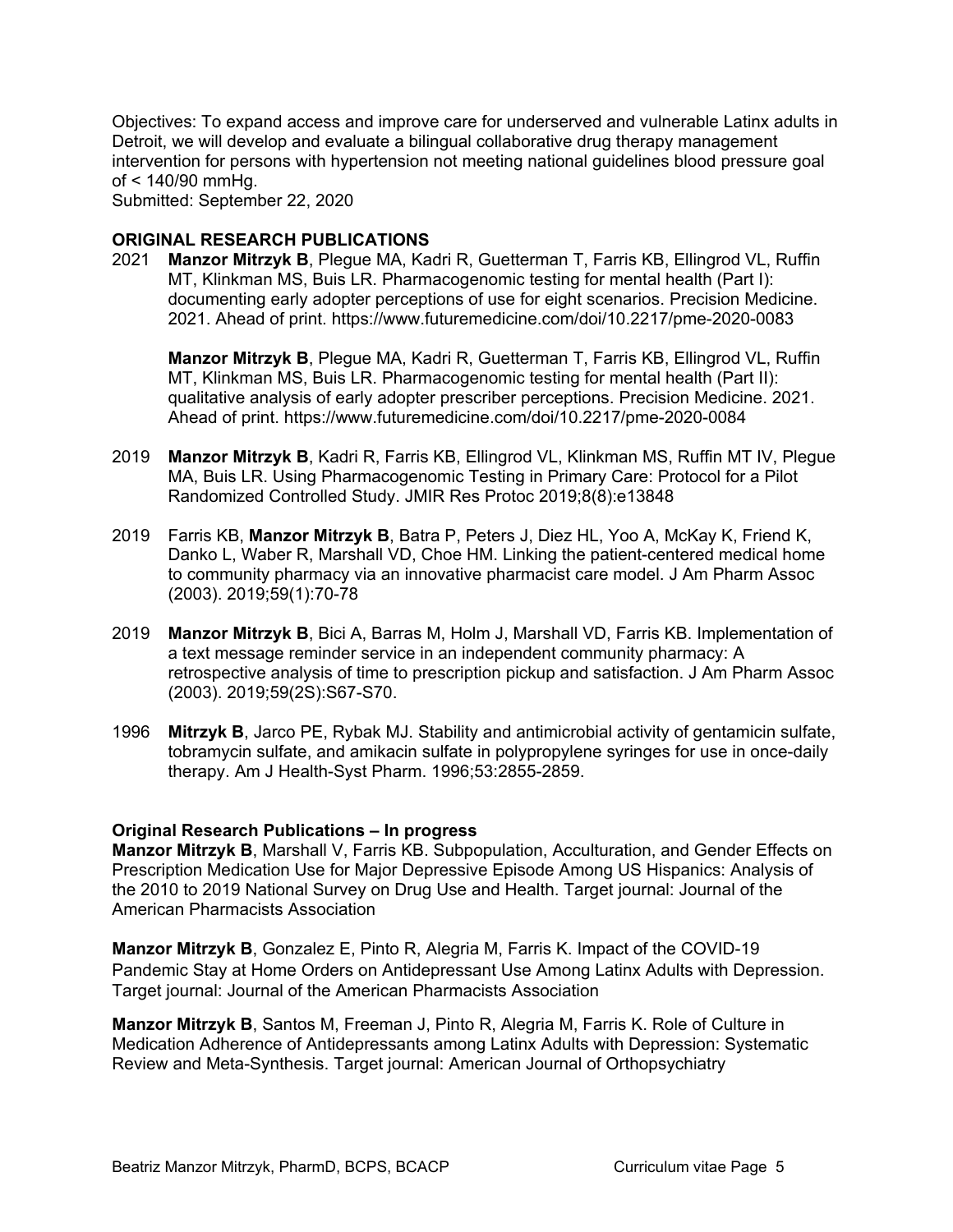**Manzor Mitrzyk B**, Lopez Medina A, DeSantos J, Pinto R, Alegria M, Farris K. Awareness and Access to Spanish Language Medication Information Sheets and Educational Materials about Antidepressants and Depression. Target journal: Journal of the American Pharmacists **Association** 

**Manzor Mitrzyk B**, Cook M, Godley E, Marshall V, Erickson S, Farris KB. Retrospective Analysis of Medication Use in Adults with Cerebral Palsy and Spina Bifida in University Ambulatory Care Clinics. Target journal: TBD

#### **PRESENTATIONS**

#### **Oral Presentations**

2018 **Manzor Mitrzyk B**, Salgado T, Newman S, Farris KB. Medication management among individuals with neurodevelopmental disabilities: Use of MedTracker pillbox, Medisafe application, and Parent/Caregiver Monitoring application. American Pharmacist Association 2018 Annual Meeting. Nashville, TN.

**Manzor Mitrzyk B**, Newman S, Farris KB. Tailoring a Medication Management System for Individuals with Neurodevelopmental Disabilities. 2018 International Society of Pharmacists Workshop. Leuven, Belgium.

#### **Poster Presentations**

- 2021 **Manzor Mitrzyk B**, Santos M, Freeman J, Pinto R, Alegria M, Farris K. Role of Culture in Medication Adherence of Antidepressants among Latinx Adults with Depression: Systematic Review of Qualitative Data. American Pharmacists Association (APhA) 2021 Virtual Annual Meeting & Exposition; March 12-15, 2021.
- 2020 **Manzor Mitrzyk B**, Santos M, Freeman J, Pinto R, Alegria M, Farris K. Systematic Review to Assess the Role of Culture on Antidepressant Use in Latinx with Depression: Quantitative Data. American Pharmacists Association (APhA) 2020 Virtual Poster Gallery. Remote.
- 2019 **Manzor Mitrzyk B**, Marshall V, Farris KB. Subpopulation, Acculturation, and Gender Effects on Prescription Medication Use for Major Depressive Episode Among US Hispanics: Analysis of the 2010 to 2013 National Survey on Drug Use and Health. American Pharmacists Association (APhA) 2019 Virtual Annual Meeting & Exposition; March 21-25, 2019. Seattle, WA. https://www.japha.org/article/S1544-3191(19)30235- 3/abstract
- 2018 **Manzor Mitrzyk B**, Cook M, Godley E, Marshall V, Erickson S, Farris KB. Retrospective cohort study of medication use in adults with cerebral palsy and spina bifida. American Pharmacists Association (APhA) 2018 Virtual Annual Meeting & Exposition; March 16- 19, 2018. Nashville, TN. https://www.japha.org/article/S1544-3191(18)30139-0/abstract
- 2017 **Manzor Mitrzyk B**, Plegue MA, Kadri R, Guetterman TC, Ellingrod VL, Farris KB, Ruffin MT, Klinkman MS, Buis LR. Provider Perspectives on the Use of Pharmacogenomic Testing for Treatment of ADHD and Depression among Early Adopters. National Network of Depression Centers, 2017 Annual Conference. Ann Arbor, MI.

**Manzor Mitrzyk B**, Farris KB. Treatment of Mental Health Conditions and Health-Related Quality of Life in US Hispanic Adults: Results from the 2015 Behavioral Risk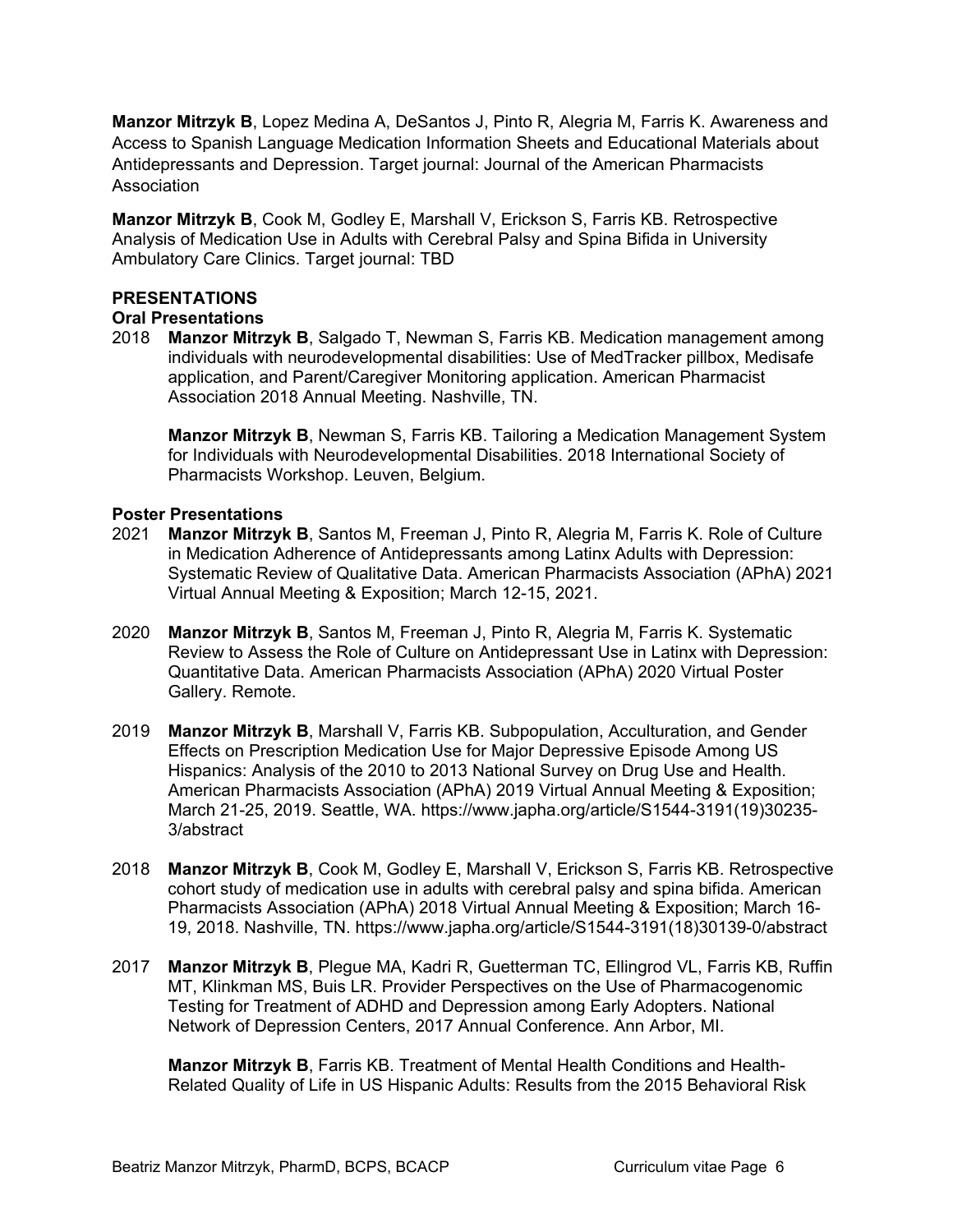Factor Surveillance System. American College of Clinical Pharmacy 2017 Virtual Poster Symposium. www.accp.com/2017vps Accessed on December 3, 2017.

**Manzor Mitrzyk B**, Farris KB, Ellingrod VL, Klinkman MS, Ruffin MT, Kadri R, Plegue MA, Buis LR. Exploring the Use of Pharmacogenomic (PGx) Testing for Treating Depression and Anxiety in Primary Care. NCT03270891. 2017 North American Primary Care Research Group (NAPCRG) Annual Meeting.

- 1995 **Mitrzyk B**, Jarco P, Smolarek R, Rybak MJ. Highly concentrated amikacin, gentamicin, and tobramycin stability and microbiological activity in plastic syringes. (abstract) Presented at 30th American Society of Health-System Pharmacists Midyear meeting, Las Vegas, NV. Dec 7, 1995.
- 1991 Nassiri MR, Cameron MJ, **Manzor B**, Wotring LL, Townsend LB, Drach JC. Cytotoxicity of Tricirbine in Human Cells, a Compound with Potent Activity Against HIV. (abstract) Presented at 31st *International Conference Antimicrobial Agents and Chemotherapy Annual* meeting, Chicago, IL. October 1, 1991.

#### **OTHER PUBLICATIONS**

#### **Book Chapter Publications**

- 2016 **Manzor Mitrzyk B**. Chapter 2. Anti-infective Agents. *Pharmacotherapeutics for Advanced Nursing Practice.* Demler TL and Rhoads J. Jones and Bartlett Learning. Burlington, MA. 2016.
- 2010 **Manzor Mitrzyk B**. Bacterial and mycobacterial infections. Natural Standard Herb & Supplement Guide: An Evidence-Based Reference. 1<sup>st</sup> Ed. 2010.

#### **Review Article Publications**

- 2008 **Manzor Mitrzyk B**. Extensively resistant tuberculosis: Role of the pharmacist. *Pharmacotherapy.* 2008;28(10):1243-54.
- 2007 Richardson GS, **Mitrzyk BM**, Bramley TJ. Circadian rhythmicity and the pharmacologic management of insomnia. *Am J Manag Care*. 2007;13(5 Suppl):S125-8.

Navarro R, **Mitrzyk BM**, Bramley TJ. Chronic insomnia treatment and Medicare Part D: implications for managed care organizations. *Am J Manag Care.* 2007;13(5 Suppl):S121-4.

1994 Stumpf JL, **Mitrzyk B**. Management of orthostatic hypotension. *Am J Hosp Pharm*. 1994;51:648-660.

#### **Commentary Publication – in process**

Arif S, Afolabi T, **Manzor Mitrzyk B**, Thomas T, Borja-Hart N, Wade L, Henson B. Engaging in authentic allyship as part of our professional development. AJPE 2021. Under review.

#### **Editorial Publication**

2008 Swidan S, **Manzor Mitrzyk B**, Samuels K. A call to action: Start a chain reaction. *JAPhA.* 2008;1.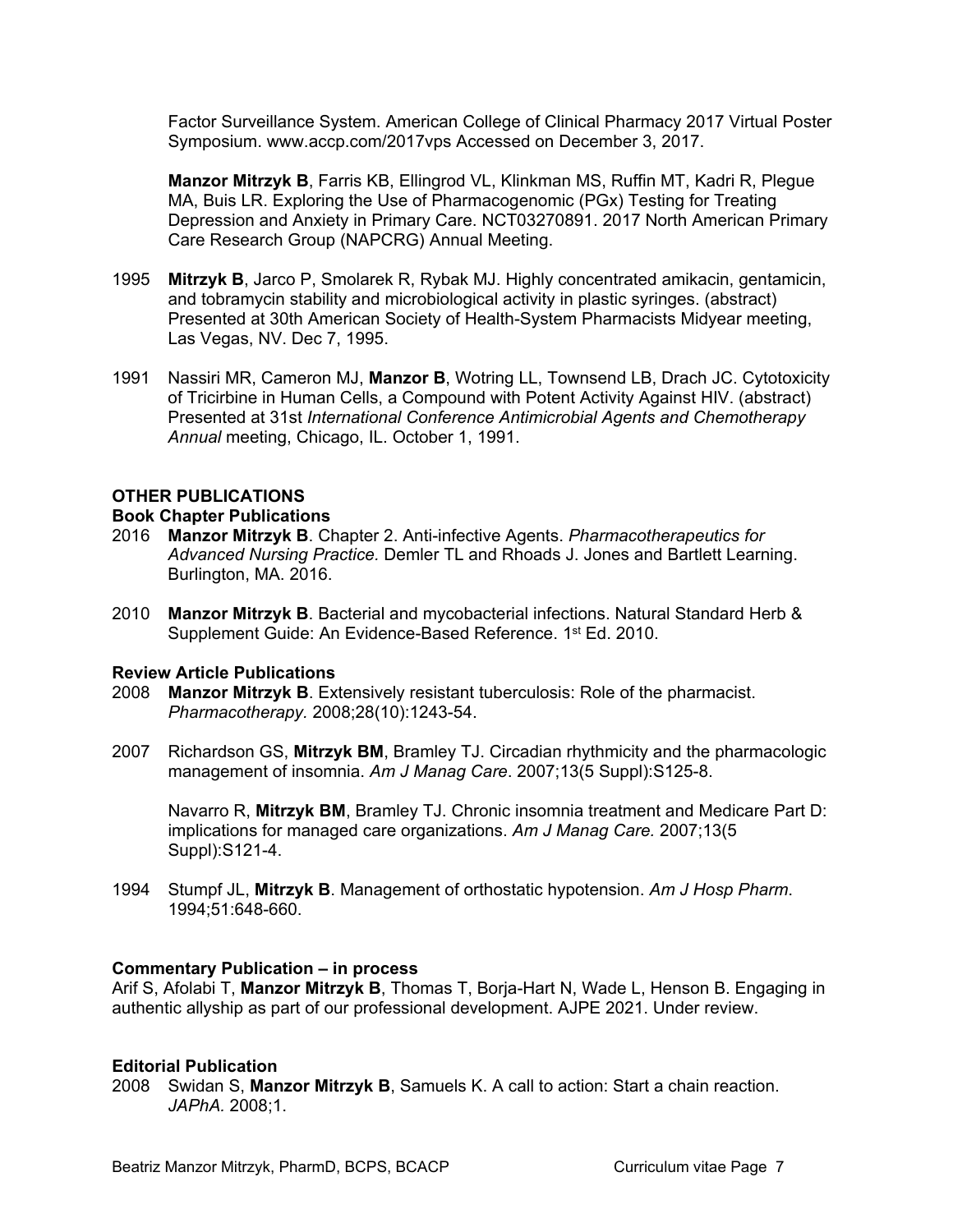## **TEACHING EXPERIENCE**

#### **University of Michigan College of Pharmacy**

- 2019-present Pharmacy 730 PharmD Seminar (1 credit) I mentor student pharmacists on their seminar presentation. The topic is either their Pharm.D. Investigation that they completed with me or a topic related to my ongoing health disparities research. Fall 2020 Madeleine Davies, Jiaqi Ni, David Schapiro Fall 2019 Diana Le 2019 Pharmacy 723 Pharmacy Practice Skills III (3 credits)
- I assisted with the development and coordination of residents for the week to week activities of the course. I taught the Monday section with 43 students. I assisted with SPI training and I was involved in the coordination of remediation of individual activities. I also assisted with the coordination of acquisition the supplies (inhalers, devices, and other equipment) needed for the implementation of the course.
- 2016 Pharmacy 757 Aging Patient (2 credits) I facilitated a course of 43 students to develop knowledge and skills to foster effective interactions between student pharmacists and the aged on personal and professional levels.

#### **University of Florida Working Professional PharmD Program**

| 2008-2016 | PHA 5068 Clinical Practice Experiences I (1 credit). Course Coordinator<br>PHA 6068 Clinical Practice Experiences II (1 credit). Course Coordinator<br>PHA 7068 Clinical Practice Experiences III (1 credit). Course Coordinator |
|-----------|----------------------------------------------------------------------------------------------------------------------------------------------------------------------------------------------------------------------------------|
| 2012-2014 | PHA 5869 Foundations of Pharmaceutical Care. "Patient Counseling" (3 credits).<br>Facilitator and presenter                                                                                                                      |
| 2010-2016 | PHA 5869 Foundations of Pharmaceutical Care. "Communication Skills for<br>Pharmacists" (3 credits). Facilitator and presenter                                                                                                    |
|           | PHA 5869 Foundations of Pharmaceutical Care. "Introduction to Medication<br>Therapy Management" (3 credits). Facilitator and Expert Presenter                                                                                    |
| 2008-2010 | PHA5598 Infectious Disease Pharmacotherapy (3 credits). Expert Presenter                                                                                                                                                         |
|           | PHA5597 Endocrine System Pharmacotherapy (3 credits). Expert Presenter                                                                                                                                                           |
| 2006      | PHA 5629 Introduction to Pharmaceutical Care (3 credits). Course Co-<br>Coordinator                                                                                                                                              |
| 2003-2016 | PHA 7888 Capstone Paper (1 credit). Mentor and Reviewer                                                                                                                                                                          |
| 2021      | <b>CONTINUING EDUCATION</b><br>"A Brief Overview of Health Equity in Pharmacy Practice." Total Pharmacy<br>conference. AdvanCE. June 19, 2021                                                                                    |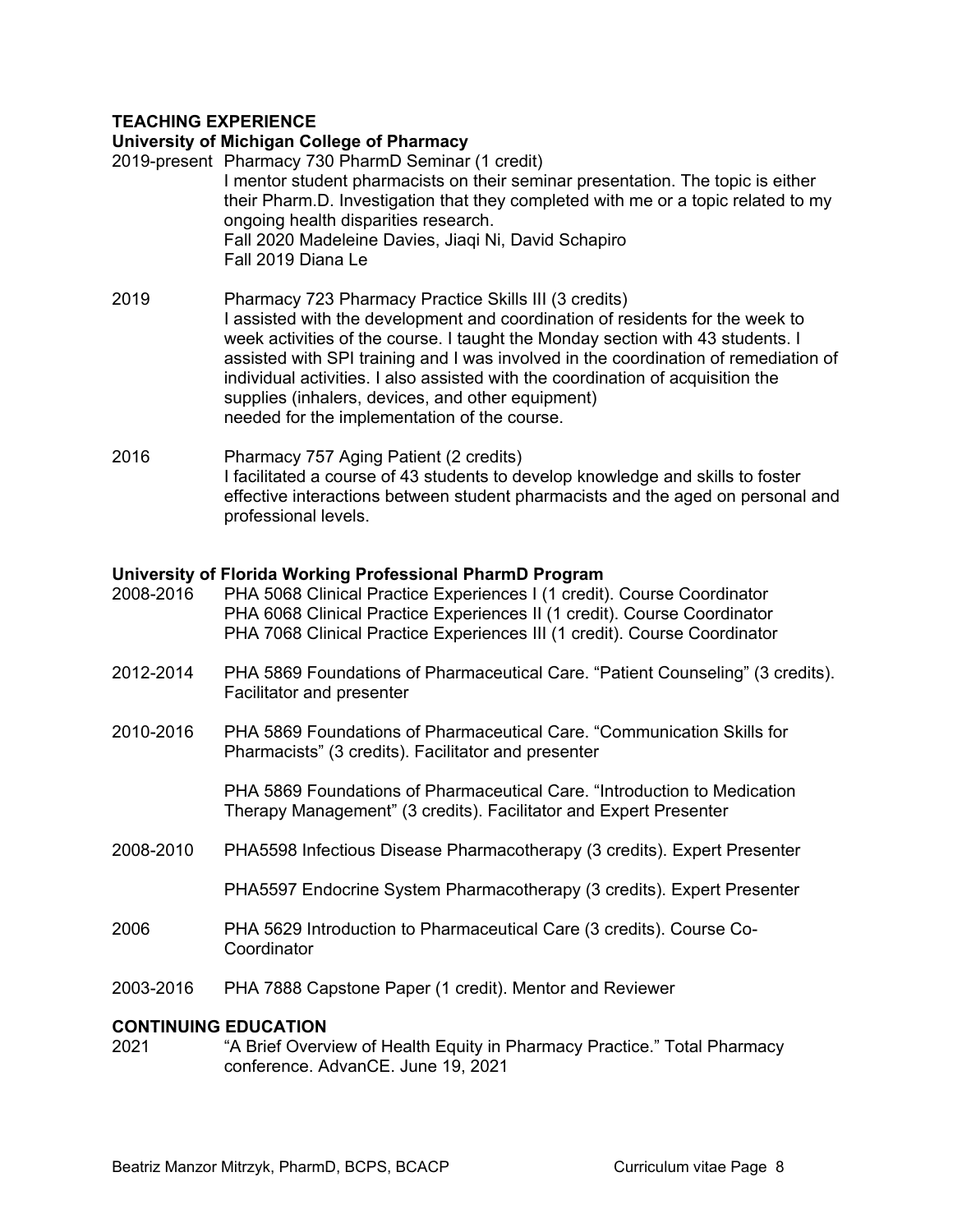#### **PROFESSIONAL ORGANIZATIONS MEMBERSHIP**

2021 Institute for Healthcare Policy and Innovation (IHPI) - Faculty Member National Hispanic Health Foundation (NHHF) 2016-present American College of Clinical Pharmacy (ACCP). Ambulatory Care Practice and Research Network (PRN) American Association of Colleges of Pharmacy (AACP) 2006-present American Pharmacists Association (APhA) American Society of Health Systems Pharmacy (ASHP) **LEADERSHIP AND SERVICE ACTIVITIES University of Michigan** 2021-present Faculty Development Committee – Member Graduate Student Admissions – Member PharmD Student Admissions – Member 2020-present Pharmacy Phamily Mentor Rackham Interdisciplinary Workshop for Cuban Studies – Member Cubanidad – Member 2020 CAC Subcommittee: Clinical Skills - Member **National** 2021-present National Hispanic Pharmacist Association (NHPA) Board of Directors Research Subcommittee Chair 2020-present American Society of Health Systems Pharmacy (ASHP) Pharmacy Leadership Scholars Grant Reviewer American Pharmacists Association (APhA) Foundation Incentive Grants Review Committee 2009-2016 American Association of Colleges of Pharmacy (AACP) Teaching Practices in Pharmacy Practice Task Force Committee Member 2009-2010 University of Michigan College of Pharmacy Alumni Society Board of Governors Member Accreditation Council for Pharmacy Education (ACPE) Field Reviewer

Michigan Pharmacists Association (MPA)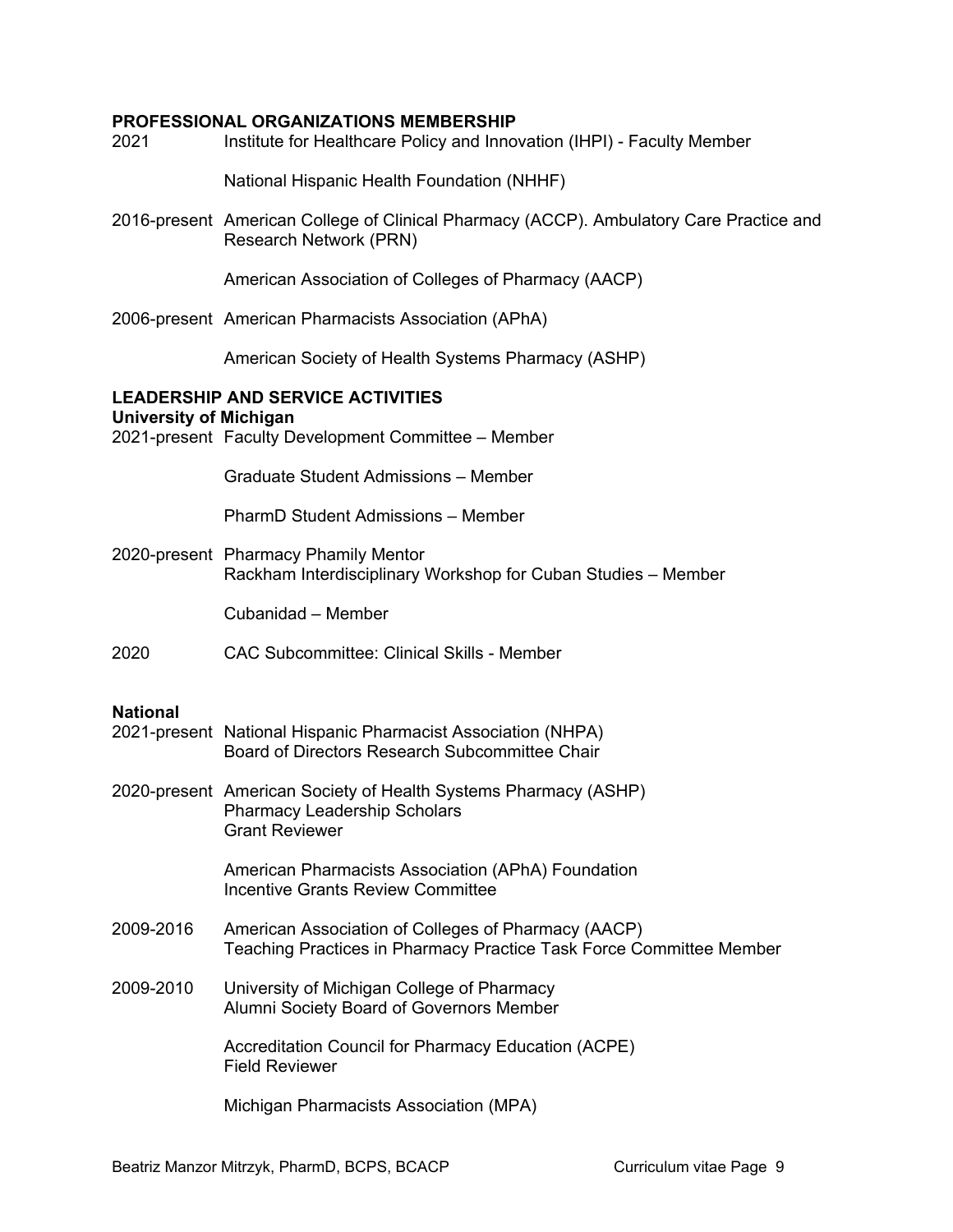Public Affairs Committee (PAC)

| 2007-2012 | University of Michigan University Record<br><b>Faculty Perspectives Page Reviewer and Contributor</b>                                     |
|-----------|-------------------------------------------------------------------------------------------------------------------------------------------|
| 2000-2011 | American Pharmacists Association (APhA)<br>Policy Review Committee (PRC)                                                                  |
| 2008-2011 | Journal of the American Pharmacists Association (JAPhA)<br>Editorial Board Member                                                         |
| 2007-2008 | American Pharmacists Association Academy of Pharmaceutical Research &<br>Science (APhA-APRS)<br><b>Clinical Sciences Section Delegate</b> |
| 2006-2009 | American Pharmacists Association (APhA), Pharmacy Today<br><b>Editorial Board Member</b>                                                  |
| 2002-2004 | American Pharmacists Association (APhA) Annual Meetings<br>Moderator                                                                      |
| 1990-1991 | Phi Delta Chi Professional Pharmacy Fraternity<br>Worth Keeper of Records and Seals                                                       |

## **MANUSCRIPT AND ABSTRACT REVIEWER**

Research in Social and Administrative Pharmacy (RSAP) Journal of Managed Care Pharmacy (JMCP) American Journal of Pharmaceutical Education (AJPE) Journal of the American Pharmacists Association (JAPhA) Pharmacotherapy Journal of Human Pharmacology and Drug Therapy American Society of Health Systems Pharmacy (ASHP)

## **SERVICE**

#### **Community Engagement**

2021 Michigan Islamic Institute Rite-Aid COVID-19 Vaccination Event – Preceptor

American Pharmacists' Association Academy of Student Pharmacists. Women's Health Committee. Cardiovascular Care Disparities in Women of Color – Presenter

Arab American Pharmacist Association. Student Chapter. Diabetes presentation by students to Arab American community – Mentor

Islamic Center of Detroit Health Screening for P2 and P3 students – Preceptor

Washtenaw County Health Department COVID Vaccine Clinic for Latinx Community – Immunizer (2 events)

HUDA Clinic, Dearborn, MI – Preceptor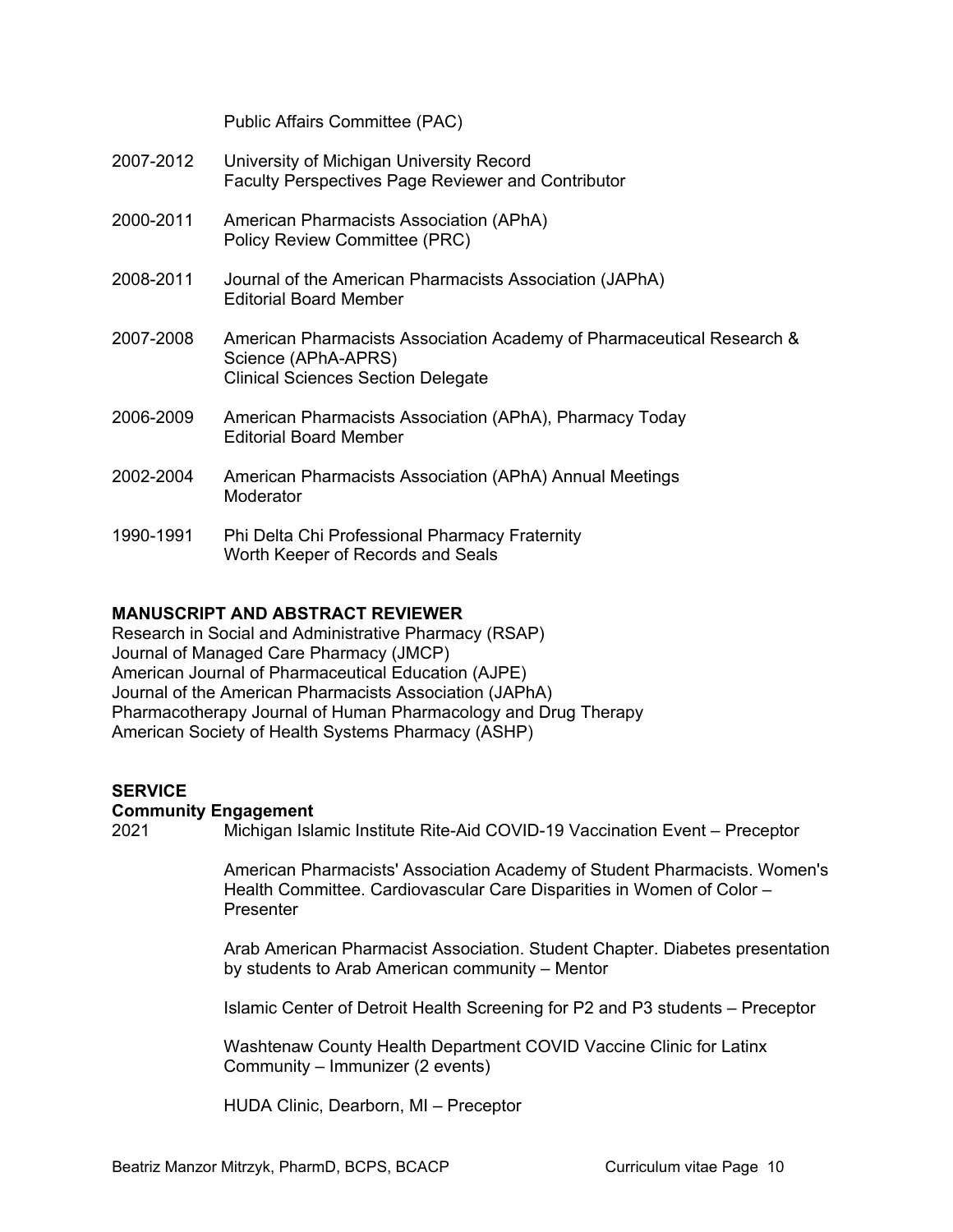- 2020-present University of Michigan College of Pharmacy. Pharmacy Scholars Program. Preceptor for shadowing experience – 2021 Guest Speaker – 2020
- 2019-present Latinx Behavioral Health Steering Committee (LABSCO) of Southeastern MI: Informing Participatory Research – Chair
- 2016-2019 UM Council for Disability Concerns Member
- 2010-2019 Capuchin Soup Kitchen Volunteer
- 2010-2019 Detroit Rescue Mission Ministries Volunteer

#### **AWARDS AND RECOGNITION**

SEP 1998 Sinai Hospital, Detroit, MI. Employee of the Month

#### **MENTORING**

#### **National Latinx Pharmacy Students and Residents**

2021-present Ingrid Belaza, PharmD, Pharmacy Resident, VA in Puerto Rico (National Hispanic Health Foundation mentoring program)

> Maria Gonzalez, P3 at Ferris State University (National Hispanic Pharmacist Association mentoring program)

#### **University of Michigan Medical School Students**

| 2020-present Ruth Bishop |               |
|--------------------------|---------------|
| 2019-2021                | Maria Santos  |
| 2019-2020                | Aliya Moriera |

## **MICHR Summer Program Students**

Angel M Ortiz Rodriguez

2017 Erica Godley, Melinda Cook (secondary mentor)

#### **University of Michigan PharmD Investigation Students**

2020-present Jin Su De los Santos Kim, Natalie Gaines, Thao Tran, Jose Valencia

- 2019-present Ahmed Saab, Nohal Mekkaoui
- 2017-2018 Mathew Barras, Jeffrey Holm (secondary mentor)

#### **Independent Study Research Elective**

Winter 2021 Elias Gonzalez BSPS student

## **APPE PharmD Students - Nontraditional Rotation COVID-19**

2021 Brendan Clifford, Alexis Hamelink, Paul Ko, Aradhna Mayalall, Amanda Wahab 2020 Wilson Chen, Erick Leung, Jiaqi Ni, Alexia Saleh, Elani Sanders